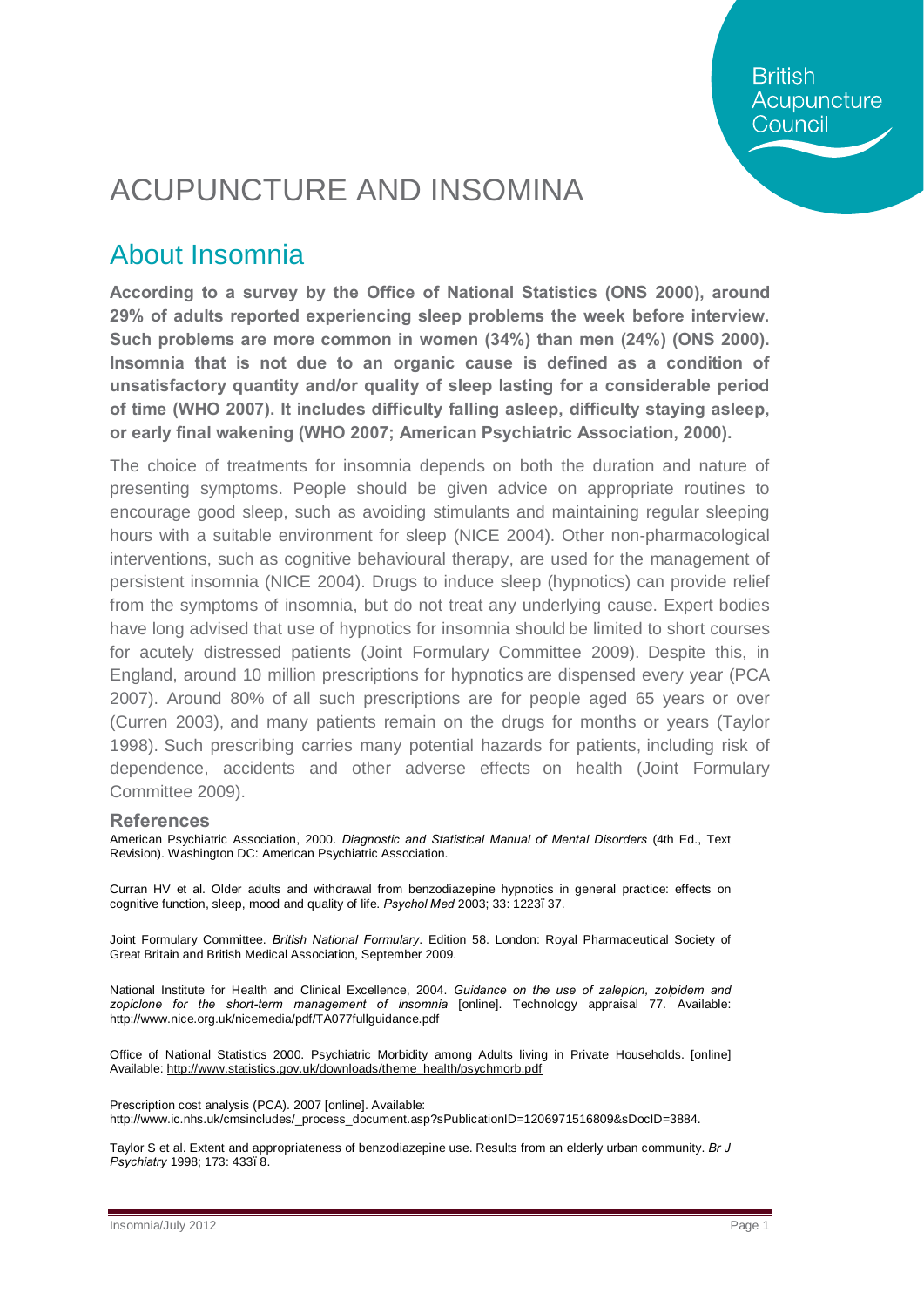What's wrong with prescribing hypnotics? *Drug and Therapeutics Bulletin* 2004; 42:89-93.

World Health Organization 2007. International Statistical Classification of Disease 10<sup>th</sup> revision (ICD-10) [online]. Available: <http://apps.who.int/classifications/apps/icd/icd10online/>

#### How acupuncture can help

Reviews are consistent in showing that most trials have found acupuncture (or acupressure or related procedures) to be significantly more effective than hypnotic drugs (usually benzodiazepines), no treatment, or sham acupuncture (Sun 2010, Cao 2009, Yeung 2009, Lee 2008, Cheuk 2007). Meta-analysis supports these conclusions. Nevertheless, reviewers have been cautious in their recommendations because of the poor methodological quality of most trials; rigorous, large scale studies are needed to address this. There are now substantial numbers of more recent (published subsequent to the reviewsg data collection) randomised trials with positive results, though not for every sleep measure used in every trial (Luo 2010, Reza 2010, Yeung 2009, Lee 2009a, Huang 2009, and others). On the evidence that we have, given that acupuncture appears to be at least as effective as existing conventional drugs, without their level of side effects, it could be considered as one of the therapeutic options for insomnia. (See table overleaf for details).

In general, acupuncture is believed to stimulate the nervous system and cause the release of neurochemical messenger molecules. The resulting biochemical changes influence the body's homeostatic mechanisms, thus promoting physical and emotional well-being. Stimulation of certain acupuncture points has been shown to affect areas of the brain that are known to reduce sensitivity to pain and stress, as well as promoting relaxation and deactivating the  $\pm$ nalyticalgbrain, which is responsible for insomnia and anxiety (Hui 2010).

Research has shown that acupuncture treatment may specifically be of benefit in people with insomnia by:

- · increasing nocturnal endogenous melatonin secretion (Spence et al 2004).
- stimulating opioid (especially B-endorphin) production and u-opioid receptor activity (Cheng et al 2009).
- increasing nitric oxide synthase activity and nitric oxide content, helping to promote normal function of brain tissues, which could help to regulate sleep (Gao et al 2007).
- increasing cerebral blood flow (Yan 2010)
- · reducing sympathetic nervous system activity, hence increasing relaxation (Lee 2009a)
- · regulating levels of neurotransmitters (or their modulators) such as serotonin, noradrenaline, dopamine, GABA and neuropeptide Y; hence altering the brains of mood chemistry to help to increase relaxation and reduce tension (Lee 2009b; Samuels 2008; Zhou 2008).

Acupuncture can be safely combined with conventional medical treatments for insomnia, such as benzodiazepines, helping to reduce their side effects and enhance their beneficial effects (Cao et al 2009).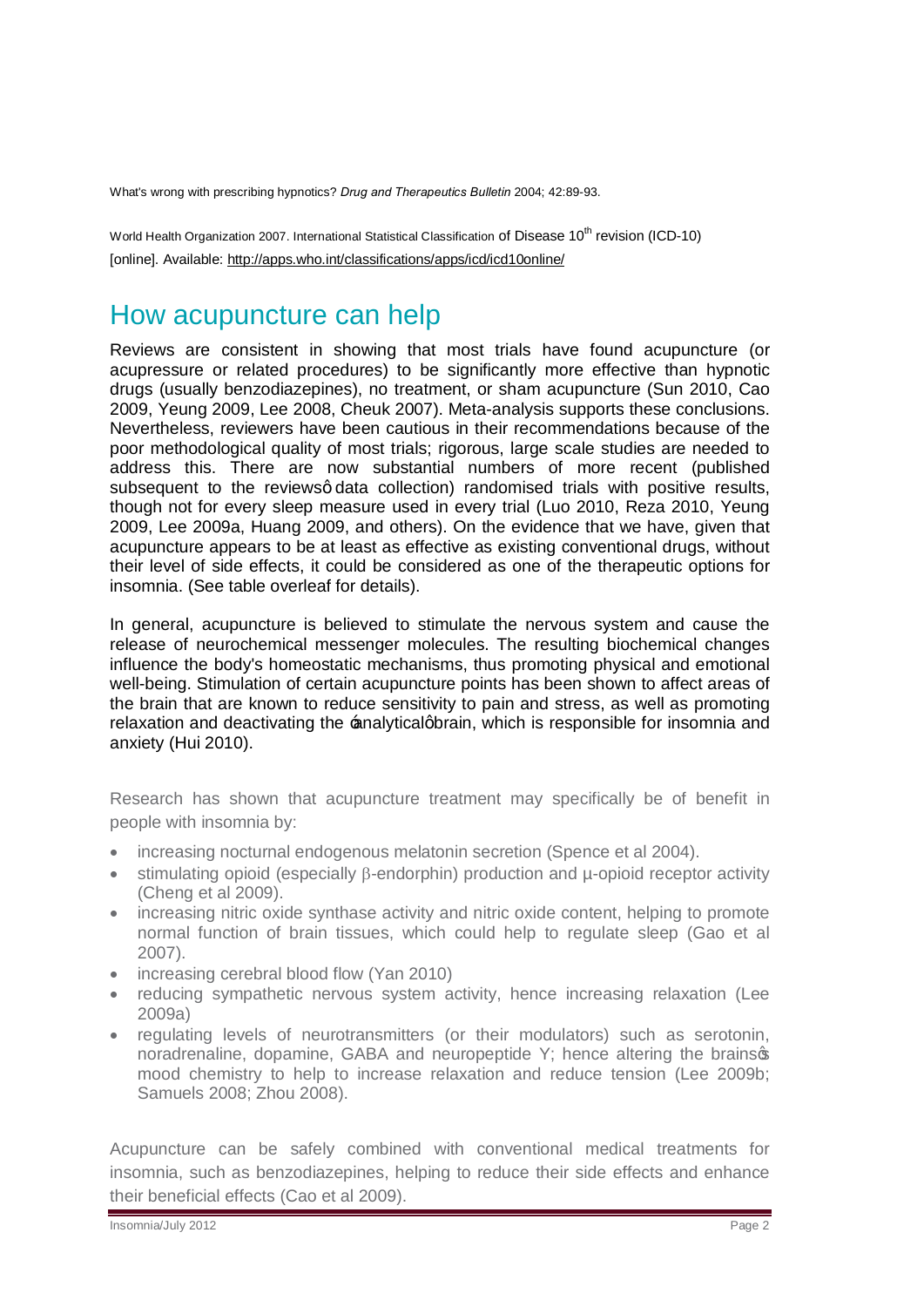## About traditional acupuncture

Acupuncture is a tried and tested system of traditional medicine, which has been used in China and other eastern cultures for thousands of years to restore, promote and maintain good health. Its benefits are now widely acknowledged all over the world and in the past decade traditional acupuncture has begun to feature more prominently in mainstream healthcare in the UK. In conjunction with needling, the practitioner may use techniques such as moxibustion, cupping, massage or electro-acupuncture. They may also suggest dietary or lifestyle changes.

Traditional acupuncture takes a holistic approach to health and regards illness as a sign that the body is out of balance. The exact pattern and degree of imbalance is unique to each individual. The traditional acupuncturistos skill lies in identifying the precise nature of the underlying disharmony and selecting the most effective treatment. The choice of acupuncture points will be specific to each patient oppreds. Traditional acupuncture can also be used as a preventive measure to strengthen the constitution and promote general well-being.

An increasing weight of evidence from Western scientific research (see overleaf) is demonstrating the effectiveness of acupuncture for treating a wide variety of conditions. From a biomedical viewpoint, acupuncture is believed to stimulate the nervous system, influencing the production of the body of communication substances - hormones and neurotransmitters. The resulting biochemical changes activate the body's selfregulating homeostatic systems, stimulating its natural healing abilities and promoting physical and emotional well-being.

### About the British Acupuncture Council

With over 3000 members, the British Acupuncture Council (BAcC) is the UK<sup>®</sup> largest professional body for traditional acupuncturists. Membership of the BAcC guarantees excellence in training, safe practice and professional conduct. To find a qualified traditional acupuncturist, contact the BAcC on 020 8735 0400 or visit [www.acupuncture.org.uk](http://www.acupuncture.org.uk/)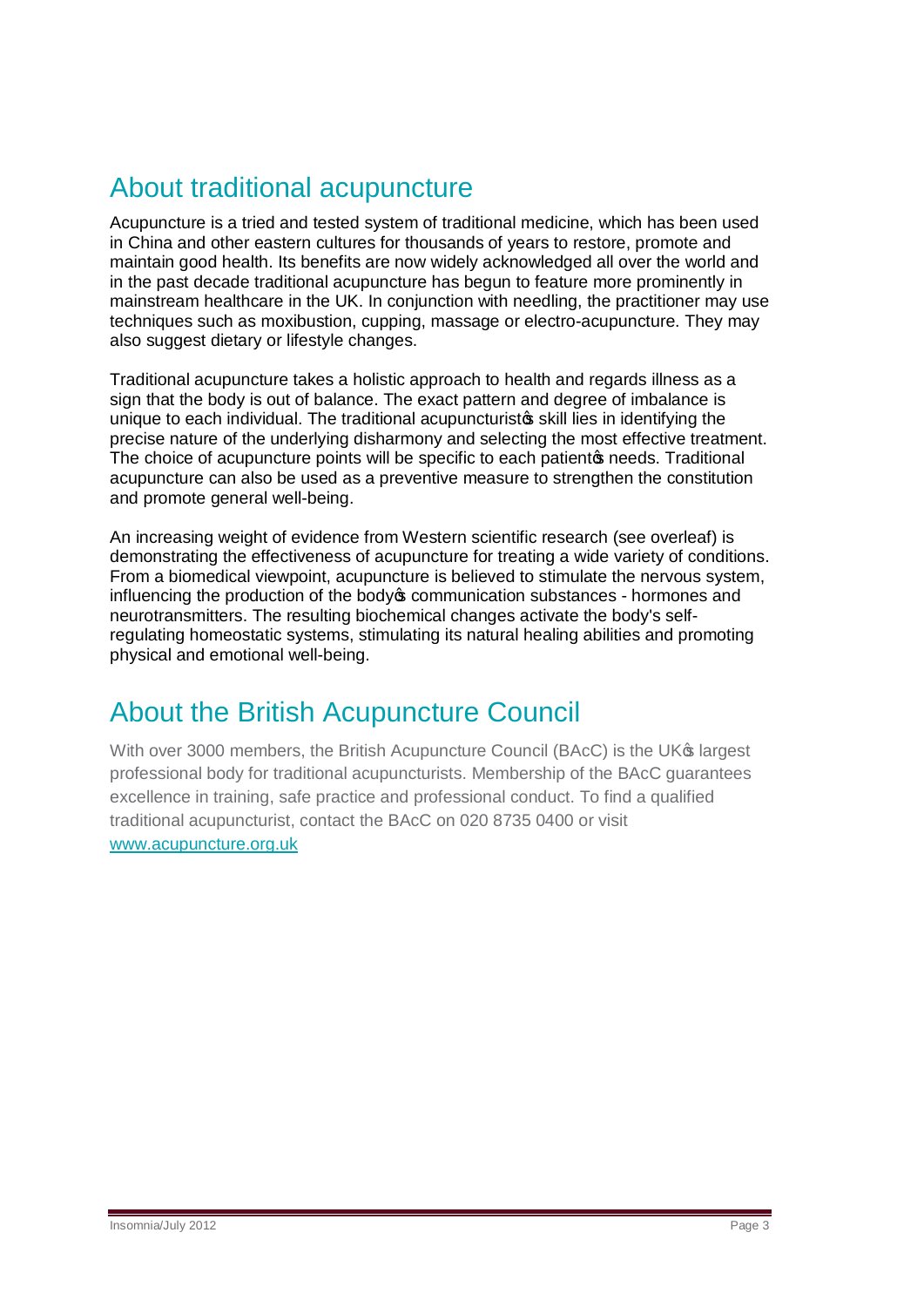# ACUPUNCTURE AND INSOMINA

# The evidence

| <b>Research</b>                                                                                                                                                                           | <b>Conclusion</b>                                                                                                                                                                                                                                                                                                                                                                                                                                                                                                                                                                                                                                                                                                                                                                                                                                                                                                                                                             |
|-------------------------------------------------------------------------------------------------------------------------------------------------------------------------------------------|-------------------------------------------------------------------------------------------------------------------------------------------------------------------------------------------------------------------------------------------------------------------------------------------------------------------------------------------------------------------------------------------------------------------------------------------------------------------------------------------------------------------------------------------------------------------------------------------------------------------------------------------------------------------------------------------------------------------------------------------------------------------------------------------------------------------------------------------------------------------------------------------------------------------------------------------------------------------------------|
| <b>Reviews</b>                                                                                                                                                                            |                                                                                                                                                                                                                                                                                                                                                                                                                                                                                                                                                                                                                                                                                                                                                                                                                                                                                                                                                                               |
| Sun JQ, Guo J. [Evaluation on<br>acupuncture treatment of primary<br>insomnia]. Zhen Ci Yan Jiu. 2010<br>Apr; 35(2): 151-5.                                                               | A systematic review for acupuncture and insomnia that located 20<br>randomised trials in English and Chinese databases. The authors<br>assessed only 4 of these as being high-quality. They concluded<br>that there were no high quality Chinese trials to date and that they<br>could not definitely confirm the efficacy of acupuncture in relieving<br>insomnia. Rigorous scientific trials are urgently needed.                                                                                                                                                                                                                                                                                                                                                                                                                                                                                                                                                           |
| Cao H, Pan X, Li H, Liu J.<br>Acupuncture for treatment of<br>insomnia: a systematic review of<br>randomized controlled trials. J Altern<br>Complement Med. 2009<br>Nov; 15(11): 1171-86. | A systematic review of randomised controlled trials of acupuncture<br>for insomnia from Chinese and Western databases that included<br>46 studies (3811 patients). Study quality was deemed generally<br>fair for randomization, blinding and intention-to-treat analysis.<br>Meta-analysis showed a beneficial effect of acupuncture compared<br>with no treatment (MD -3.28, p=.02) on total scores of Pittsburgh<br>Sleep Quality Index. Acupuncture was superior to medication for<br>the numbers of patients with total sleep duration increased by >3<br>hours (RR 1.53, p<.0001), but not significant for average sleep<br>duration (MD -.06, p=.63). Acupuncture plus medication was better<br>than medication alone on total sleep duration (MD 1.09, p<.0001).<br>There were no serious adverse effects related to acupuncture.<br>Acupuncture appears to be affective in treatment of insomnia,<br>though further large, rigorously designed trials are warranted. |
| Yeung WF et al. Traditional needle<br>acupuncture treatment for insomnia: a<br>systematic review of randomized<br>controlled trials. Sleep Med 2009; 10:<br>694-704.                      | A systematic review of Chinese and English literature that included<br>20 randomised controlled trial comparing traditional acupuncture<br>with placebo, sham acupuncture, drugs, other treatments or non-<br>treated controls for insomnia. Most of the trials concluded that<br>acupuncture was significantly more effective than benzodiazepines<br>for treating insomnia, with mean effective rates for acupuncture<br>and benzodiazepines being 91% and 75%, respectively.<br>Acupuncture also appeared to be more effective in improving sleep<br>than sleep hygiene counselling and sham acupuncture. The<br>reviewers concluded that the results were % omewhat promising+<br>for acupuncture in the treatment of insomnia, but that all the trials<br>had methodological shortcomings so a clear conclusion could not<br>be drawn.                                                                                                                                   |
| Lee MS et al. Auricular acupuncture<br>for insomnia: a systematic review. Int<br>J Clin Pract 2008; 62: 1744-52.                                                                          | A systematic review that included 10 randomised placebo-<br>controlled trials (no language restrictions) looking at the<br>effectiveness of ear acupuncture for insomnia. The results<br>suggested beneficial effects on sleep efficiency with ear<br>acupuncture compared with placebo ear acupuncture. Also, four<br>trials found % avourable effects+with ear acupuncture compared to<br>conventional drugs (estazolam or diazepam). The reviewers<br>concluded that the evidence of effectiveness with ear acupuncture<br>for the symptomatic treatment of insomnia is limited because of<br>poor quality trials.                                                                                                                                                                                                                                                                                                                                                         |
| Cheuk DK et al. Acupuncture for<br>insomnia. Cochrane Database Syst<br>Rev 2007; 18: CD005472.                                                                                            | A systematic review that pooled data from 7 randomised controlled<br>trials evaluating any form of acupuncture in a total of 590 people<br>with any type of insomnia. Included trials compared acupuncture<br>with placebo, sham acupuncture or no treatment, or acupuncture                                                                                                                                                                                                                                                                                                                                                                                                                                                                                                                                                                                                                                                                                                  |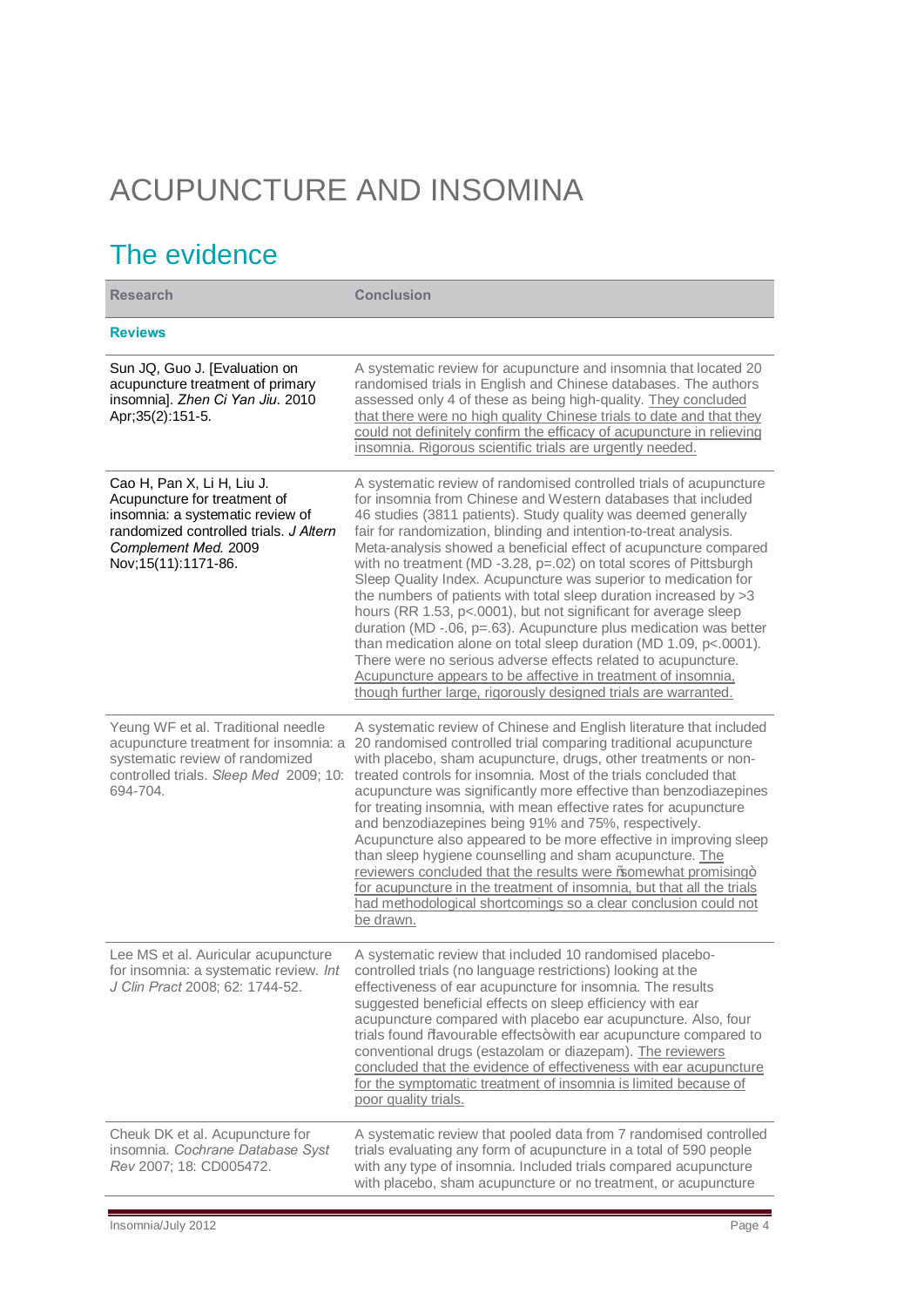|                                                                                                                                                                                                          | plus other treatments compared with the same other treatments.<br>Participant age ranged from 15 to 98 years, the duration of<br>insomnia varied from 6 months to 19 years, and co-existing<br>medical conditions contributing to insomnia included stroke, end-<br>stage renal disease and pregnancy. Apart from conventional<br>needle acupuncture, acupressure, ear magnetic and seed therapy,<br>and transcutaneous electrical acupoint stimulation were evaluated.<br>The reviewers suggested that acupuncture and acupressure may<br>help to improve sleep quality scores when compared to placebo<br>(SMD -1.08, 95% Cl -1.86 to -0.31; p=0.006) or no treatment (SMD<br>-0.55, 95% CI -0.89 to -0.21; p=0.002). However, the efficacy of<br>acupuncture or its variants was inconsistent between studies for<br>many sleep parameters, such as sleep onset latency, total sleep<br>duration and wake after sleep onset. The reviewers stated that,<br>because the trials were of poor methodological quality and there<br>was significant clinical heterogeneity, larger high quality trials were<br>needed to further investigate the efficacy and safety of<br>acupuncture for insomnia. |
|----------------------------------------------------------------------------------------------------------------------------------------------------------------------------------------------------------|----------------------------------------------------------------------------------------------------------------------------------------------------------------------------------------------------------------------------------------------------------------------------------------------------------------------------------------------------------------------------------------------------------------------------------------------------------------------------------------------------------------------------------------------------------------------------------------------------------------------------------------------------------------------------------------------------------------------------------------------------------------------------------------------------------------------------------------------------------------------------------------------------------------------------------------------------------------------------------------------------------------------------------------------------------------------------------------------------------------------------------------------------------------------------------------------------|
| <b>Clinical trials</b>                                                                                                                                                                                   |                                                                                                                                                                                                                                                                                                                                                                                                                                                                                                                                                                                                                                                                                                                                                                                                                                                                                                                                                                                                                                                                                                                                                                                                    |
| Luo WZ et al. [Effect of acupuncture<br>treatment of relieving depression and<br>regulating mind on insomnia<br>accompanied with depressive<br>disorders].Zhongguo Zhen Jiu. 2010<br>Nov;30(11):899-903. | Sixty-five patients with insomnia and depression were randomly<br>divided into an acupuncture group and a western medication group<br>(oral Trazodone). After 4 weeks treatment the cured/markedly<br>effective rate in the acupuncture group was superior (73% v. 47%).<br>Total scores of the Pittsburgh Sleep Quality Index and the Self-<br>Rating Depression Scale were significantly reduced in both groups,<br>but sleep quality and daytime function improved more with<br>acupuncture than medication. The latter showed higher levels of<br>side effects. Acupuncture treatment is superior to Trazodone for<br>sleep quality and daytime function, with milder adverse reactions.                                                                                                                                                                                                                                                                                                                                                                                                                                                                                                       |
| Reza H et al. The effect of<br>acupressure on quality of sleep in<br>Iranian elderly nursing home<br>residents. Complement Ther Clin<br>Pract. 2010 May; 16(2): 81-5.                                    | 90 elderly patients with moderate to marked sleep disturbances<br>were randomly assigned to acupressure, sham acupressure or a<br>control group. There were significant differences between the<br>acupressure groups and control group in subjective sleep quality,<br>sleep latency, sleep duration, habitual sleep efficiency and sleep<br>disturbance; there were no significant differences in sleep indices<br>between the sham and the control. Sleep log data showed a<br>significant decrease in nocturnal awakenings in the acupressure<br>group compared to the other two. The findings indicated that<br>acupressure has an effect on improvement of sleep quality and<br>can be endorsed for sleep-disturbed elderly people.                                                                                                                                                                                                                                                                                                                                                                                                                                                          |
| Yeung WF et al. Electroacupuncture<br>for primary insomnia: a randomized<br>controlled trial. Sleep 2009; 32: 1039-<br>47.                                                                               | A single-blind randomised controlled trial that compared the short-<br>term (3 weeks) efficacy and safety of electroacupuncture with<br>placebo acupuncture for the treatment of primary insomnia in 60<br>Chinese adult volunteers who reported having insomnia 3 or more<br>nights per week. Both groups showed significant improvement<br>compared with the pre-treatment baseline in the Insomnia Severity<br>Index (the primary outcome measure), but there was no difference<br>between groups. However, there were significantly greater<br>improvements in sleep efficiency as measured by a sleep diary<br>and actigraphy in the electroacupuncture group. Also, the<br>proportions of subjects having less than 30 minutes awake after<br>sleep onset and a sleep efficiency of at least 85% at the post-<br>treatment visit were significantly higher in the electroacupuncture<br>group. All adverse events were mild in severity. The trialists<br>concluded that there was a slight advantage of electroacupuncture<br>over placebo acupuncture in the short-term treatment of primary<br>insomnia.                                                                                  |

Lee SY et al. Intradermal acupuncture Hospitalized stroke patients with insomnia received either real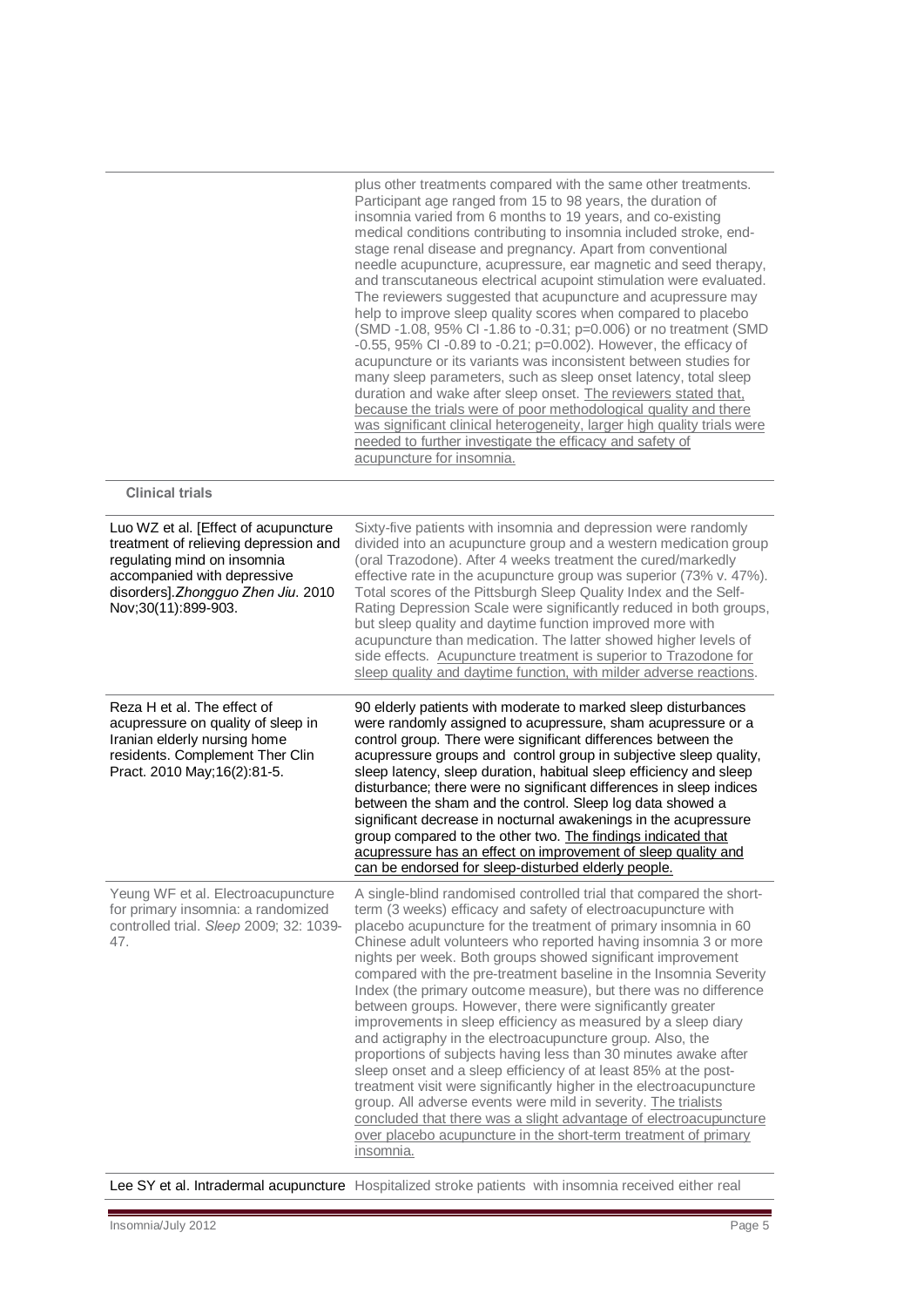| on shen-men and nei-kuan acupoints<br>improves insomnia in stroke patients<br>by reducing the sympathetic nervous<br>activity: a randomized clinical trial.<br>Am J Chin Med. 2009a;37(6):1013-<br>21.                                                                                                                                                        | intradermal acupuncture) or sham acupuncture (at the same two<br>points) for three days. Fifty-two subjects were included in the final<br>analysis. Two insomnia-related scales showed greater<br>improvement in the real acupuncture group than in the sham.<br>Acupuncture was also associated with superior stabilization of<br>sympathetic nervous system activity (according to measures of<br>heart rate variability and numbers of patients with non-dipping<br>nocturnal BP) and the authors concluded that it was a useful<br>therapeutic method for post-stroke insomnia                                                                                                                                                                                                                                                                                                                                                                                       |
|---------------------------------------------------------------------------------------------------------------------------------------------------------------------------------------------------------------------------------------------------------------------------------------------------------------------------------------------------------------|--------------------------------------------------------------------------------------------------------------------------------------------------------------------------------------------------------------------------------------------------------------------------------------------------------------------------------------------------------------------------------------------------------------------------------------------------------------------------------------------------------------------------------------------------------------------------------------------------------------------------------------------------------------------------------------------------------------------------------------------------------------------------------------------------------------------------------------------------------------------------------------------------------------------------------------------------------------------------|
| Huang L.-S et al. The needle-rolling<br>therapy for treatment of non-organic<br>chronic insomnia in 90 cases.<br>Journal of Traditional Chinese<br>Medicine. 29(1)(pp 19-23), 2009.                                                                                                                                                                           | 180 cases of chronic insomnia were randomly divided into two<br>groups, one treated by needle-rolling therapy and the control group<br>with clonazepam. After four weeks, there were significant<br>differences between the two groups in the effective rate of<br>symptom relief (P<0.05) and in the total score of the Pittsburgh<br>Sleep Quality Index (PSQI) and the scores of its 4 sub-items<br>(sleep-quality, sleep-efficiency, hypnotic and daytime function).<br>There was no significant difference in effective rate at 3-month<br>follow-up, but the needle therapy was still superior for three of the<br>PQSI items. As compared with clonazepam the needle-rolling<br>therapy may show better therapeutic effects for chronic insomnia<br>patients.                                                                                                                                                                                                     |
| Nordio M, Romanelli F. Efficacy of<br>wrists overnight compression (HT 7<br>point) on insomniacs: possible role of<br>melatonin? Minerva Med 2008; 99:<br>539-47.                                                                                                                                                                                             | A randomised placebo-controlled trial that evaluated the effects of<br>an acupressure wrist device, used for 20 nights, on general health<br>and anxiety levels, sleep quality and urine levels of a melatonin<br>metabolite in 40 patients with insomnia Quality of sleep was<br>improved and anxiety levels reduced to a greater extent in the<br>acupressure group than in the placebo group. In addition, the 24-<br>hour urinary melatonin metabolite rhythm, obtained at the end of<br>treatment, was considered as being normal in more of the<br>acupressure-treated patients. The trialists concluded that the<br>acupressure wrist device is able to naturally ameliorate sleep<br>quality in patients with insomnia, possibly acting through a<br>mechanism involving melatonin.                                                                                                                                                                              |
| Sjoling M et al Auricular acupuncture<br>versus sham acupuncture in the<br>treatment of women who have<br>insomnia. J Altern Complement Med<br>2008; 14: 39-46.                                                                                                                                                                                               | A 6-week single-blind randomised trial that compared ear<br>acupuncture with sham acupuncture on the effect on sleep<br>parameters in 28 women with insomnia. The women filled out a<br>sleep diary. No statistically significant differences were seen<br>between the groups in terms of sleep parameters, but both groups<br>significantly improved from baseline. The acupuncture group also<br>found it easier to wake up in the morning (p=0.04 vs. sham).<br>Despite the lack of superiority over sham treatment for the primary<br>outcome the trialists concluded that there was modest evidence to<br>show that ear acupuncture may have an effect on insomnia.                                                                                                                                                                                                                                                                                                 |
| Freire AO et al. Treatment of<br>moderate obstructive sleep apnea<br>syndrome with acupuncture: a<br>randomised, placebo-controlled pilot<br>trial. Sleep Med. 2007 Jan;8(1):43-<br>50.<br>Freire AO et al. Immediate effect of<br>acupuncture on the sleep pattern of<br>patients with obstructive sleep<br>apnoea. Acupunct Med. 2010<br>Sep; 28(3): 115-9. | 36 patients with sleep apnoea were randomly assigned to<br>acupuncture, sham (needle insertion in non-acupoints), or no<br>intervention. Treatment was given once a week for 10 weeks. The<br>Apnea/Hypopnea index (AHI), the Apnea index and the number of<br>respiratory events all decreased significantly in the acupuncture<br>group but not in the sham group. The no treatment group<br>deteriorated significantly in some of the polysomnographic<br>parameters, Acupuncture treatment significantly improved several<br>dimensions of the SF-36 and Epworth questionnaires. Acupuncture<br>is more effective than sham acupuncture in ameliorating the<br>respiratory events of patients presenting with sleep apnoea.<br>In a subsequent trial the same group found that a single session<br>of either manual or electroacupuncture (at 10Hz but not 2 Hz) had<br>an acute effect in reducing the AHI as well as the number of<br>nocturnal respiratory events |

E

ī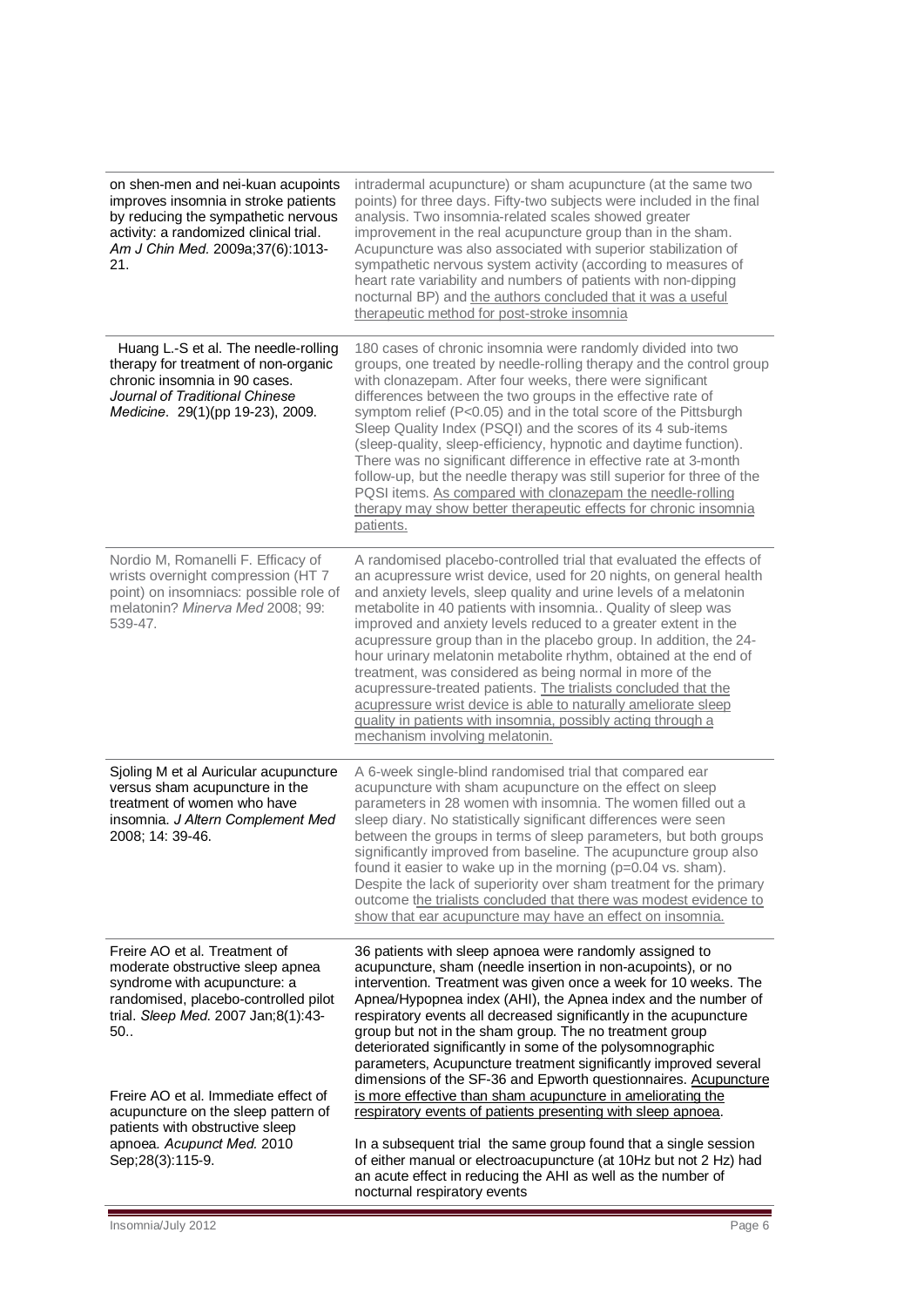| da Silva JB et al. Acupuncture for<br>insomnia in pregnancy - a<br>prospective, quasi-randomised,<br>controlled study. Acupuncture in<br>Medicine 2005; 23: 47-51.                                                        | A randomised controlled trial of acupuncture on insomnia in 30<br>pregnant women, compared with a group of patients undergoing<br>conventional treatment alone (sleep hygiene). The acupuncture<br>group reported a larger reduction on insomnia rating than the<br>control group (5.1 vs. 0.0, p=0.0028). Average insomnia scores<br>decreased by at least 50% over time in nine (75%) patients in the<br>study group and in three (30%) of the control group. The trialists<br>concluded that the results suggest acupuncture alleviates insomnia<br>during pregnancy.                                                                                                                                  |
|---------------------------------------------------------------------------------------------------------------------------------------------------------------------------------------------------------------------------|-----------------------------------------------------------------------------------------------------------------------------------------------------------------------------------------------------------------------------------------------------------------------------------------------------------------------------------------------------------------------------------------------------------------------------------------------------------------------------------------------------------------------------------------------------------------------------------------------------------------------------------------------------------------------------------------------------------|
| <b>Physiological mechanisms</b>                                                                                                                                                                                           |                                                                                                                                                                                                                                                                                                                                                                                                                                                                                                                                                                                                                                                                                                           |
| Hui KK et al. Acupuncture, the limbic<br>system, and the anticorrelated<br>networks of the brain. Auton<br>Neurosci. 2010 Oct 28;157(1-2):81-<br>90.                                                                      | Studies have shown that acupuncture stimulation evokes<br>deactivation of a limbic-paralimbic-neocortical network, as well<br>as activation of somatosensory brain regions. These networks<br>closely match the default mode network and the anti-correlated<br>task-positive network. The effect of acupuncture on the brain is<br>integrated at multiple levels, down to the brainstem and<br>cerebellum and appears to go beyond either simple placebo or<br>somatosensory needling effects. Their results suggest that<br>acupuncture mobilizes the functionally anti-correlated networks<br>of the brain to mediate its actions, and that the effect is<br>dependent on the psychophysical response. |
| Yan XK et al. [Effect of tranquilizing<br>and allaying excitement needling<br>method on brain blood flow in the<br>patients of insomnia of heart and<br>spleen deficiency]. Zhongguo Zhen<br>Jiu. 2010 Feb; 30(2): 113-6. | Sixty cases were randomly assigned to two different acupuncture<br>regimes. Both were effective in treating insomnia and both also<br>showed significant increases in peak systolic and diastolic blood<br>flow velocities In the middle cerebral, basilar and vertebral arteries.<br>One regime was superior to the other both in clinical effect and<br>cerebral blood flow.                                                                                                                                                                                                                                                                                                                            |
| Cheng CH et al. Endogenous Opiates<br>in the Nucleus Tractus Solitarius<br>Mediate Electroacupuncture-induced<br>Sleep Activities in Rats. Evid Based<br>Complement Alternat Med 2009 Sep<br>3. [Epub ahead of print]     | An animal study that investigated the involvement of the NTS<br>opioidergic system in electroacupuncture-induced alterations in<br>sleep, the findings of which suggested that mechanisms of sleep<br>enhancement may be mediated, in part, by cholinergic activation,<br>stimulation of the opiodergic neurons to increase the<br>concentrations of beta-endorphin and the involvement of the u-<br>opioid receptors.                                                                                                                                                                                                                                                                                    |
| Lee B et al. Effects of acupuncture<br>on chronic corticosterone-induced<br>depression-like behavior and<br>expression of neuropeptide Y in the<br>rats. Neuroscience Letters 2009b;<br>453: 151-6.                       | In animal studies, acupuncture has been found to significantly<br>reduce anxiety-like behaviour, and increase brain levels of<br>neuropeptide Y, the brain levels of which appear to correlate with<br>reported anxiety.                                                                                                                                                                                                                                                                                                                                                                                                                                                                                  |
| Samuels N et al. Acupuncture for<br>psychiatric illness: a literature review.<br>Behav Med 2008; 34: 55-64.                                                                                                               | A literature review of acupuncture for psychiatric illness, which<br>presents research that found acupuncture to increase central<br>nervous system hormones, including ACTH, beta-endorphins,<br>serotonin, and noradrenaline.                                                                                                                                                                                                                                                                                                                                                                                                                                                                           |
| Zhou Q et al. The effect of electro-<br>acupuncture on the imbalance<br>between monoamine<br>neurotransmitters and GABA in the<br>CNS of rats with chronic emotional<br>stress-induced anxiety. Int J Clin                | A study of the regulatory effect of electro-acupuncture on the<br>imbalance between monoamine neurotransmitters and GABA in<br>the central nervous system of rats with chronic emotional stress-<br>induced anxiety. The levels of serotonin, noradrenaline and<br>dopamine fell significantly, while GABA levels were significantly                                                                                                                                                                                                                                                                                                                                                                      |

Ε